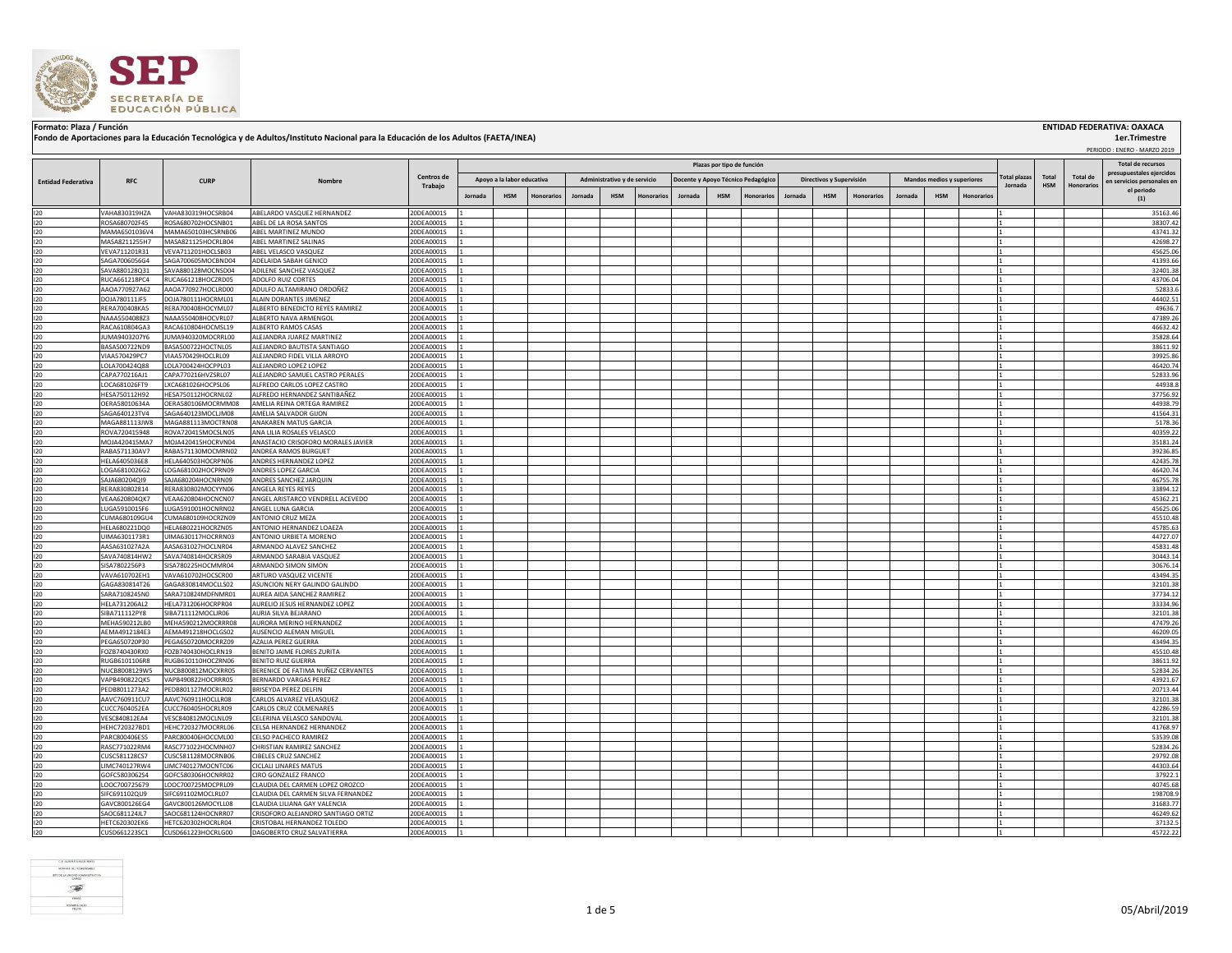|     |                      | MAGD530225MOCNLL02 |                                        |            |  |  |  |  |  |  |  |          |
|-----|----------------------|--------------------|----------------------------------------|------------|--|--|--|--|--|--|--|----------|
| 120 | MAGD530225JB0        |                    | DALIA VICTORIA MANZANARES GIL          | 20DEA0001S |  |  |  |  |  |  |  | 40820.02 |
| 120 | DIMD700627M67        | DIMD700627HOCZRR07 | DARIO DIAZ MARTINEZ                    | 20DEA0001S |  |  |  |  |  |  |  | 45538.8  |
| 120 | GAAD7505058R2        | GAAD750505HOCRNV03 | DAVID GARCIA ANGEL                     | 20DEA0001S |  |  |  |  |  |  |  | 44938.79 |
|     |                      |                    |                                        |            |  |  |  |  |  |  |  |          |
| 120 | AELD701122UF4        | AELD701122MVZRPL09 | DOLORES ARELLANO LOPEZ                 | 20DEA0001S |  |  |  |  |  |  |  | 36630.48 |
| 120 | HESD620525LU7        | HESD620525MOCRNM06 | DOMITILA HERNANDEZ SANCHEZ             | 20DEA0001S |  |  |  |  |  |  |  | 43741.32 |
| 120 | RACD610701TU6        | RACD610701MOCMRR07 | DORA MARTHA RAMIREZ CRUZ               | 20DEA0001S |  |  |  |  |  |  |  | 47138.16 |
|     |                      |                    |                                        |            |  |  |  |  |  |  |  |          |
| 120 | MAGE860119SH2        | MAGE860119MOCRND02 | EDITH MARTINEZ GONZALEZ                | 20DEA0001S |  |  |  |  |  |  |  | 29969.73 |
| 120 | OIRE5802056H6        | OIRE580205HOCRBD09 | EDUARDO FELIPE ORTIZ ROBLES            | 20DEA0001S |  |  |  |  |  |  |  | 42012.36 |
| 120 | OAGE860730RE6        | OAGE860730HOCRTD05 | EDUARDO ORDAZ GUTIERREZ                | 20DEA0001S |  |  |  |  |  |  |  | 29927.58 |
|     | LOVE741027LG9        | LOVE741027HOCPLD04 | <b>EDUARDO REY LOPEZ VILLAVICENCIO</b> |            |  |  |  |  |  |  |  | 31589.7  |
| 120 |                      |                    |                                        | 20DEA0001S |  |  |  |  |  |  |  |          |
| 120 | VAME761014UF8        | VAME761014HOCSRD09 | EDUARDO VASQUEZ MORGAN                 | 20DEA0001S |  |  |  |  |  |  |  | 42047.65 |
| 120 | VFAF611115D70        | VEAF611115HDERLD01 | <b>FDUARDO VERDUZCO ALCALA</b>         | 20DEA0001S |  |  |  |  |  |  |  | 39634.13 |
|     |                      |                    |                                        |            |  |  |  |  |  |  |  |          |
| 120 | MACE610812JD7        | MACE610812MOCTRL01 | ELENA MATUS CRUZ                       | 20DEA0001S |  |  |  |  |  |  |  | 43371.63 |
| 120 | RANE720804PU6        | RANE720804HOCMCL06 | ELEUTERIO RAMIREZ NICOLAS              | 20DEA0001S |  |  |  |  |  |  |  | 40978.02 |
| 120 | CAVE730510J34        | CAVE730510MOCHCL01 | ELIA CHACON VICENTE                    | 20DEA0001S |  |  |  |  |  |  |  | 39059.19 |
|     |                      |                    |                                        |            |  |  |  |  |  |  |  |          |
| 120 | JA0E570420U37        | JAOE570420MOCRRL05 | ELIA JARQUIN ORTIZ                     | 20DEA0001S |  |  |  |  |  |  |  | 34840.73 |
| 120 | GAME670305JJ4        | GAME670305MOCRRL09 | ELIZABETH GARCIA MARTINEZ              | 20DEA0001S |  |  |  |  |  |  |  | 45362.21 |
| 120 | ROEL640123E63        | ROXE640123MOCJXL06 | ELIZABET ROJAS                         | 20DEA0001S |  |  |  |  |  |  |  | 44303.64 |
|     | LECE540605AN2        | LECE540605MOCNRL06 | <b>FLOISA JOSEFINA LEON CRUZ</b>       | 20DEA0001S |  |  |  |  |  |  |  |          |
| 120 |                      |                    |                                        |            |  |  |  |  |  |  |  | 30791.69 |
| 120 | LOSE641115LZ7        | LOSE641115MOCPNL01 | ELPIDIA LOPEZ SANTIAGO                 | 20DEA0001S |  |  |  |  |  |  |  | 42792.16 |
| 120 | <b>IICE590225TP9</b> | IICE590225MOCMBL06 | FIVIRA CECILIA IIMENEZ CABALLERO       | 20DEA0001S |  |  |  |  |  |  |  | 31877.82 |
|     |                      |                    |                                        |            |  |  |  |  |  |  |  |          |
| 120 | RESE540714UM8        | RESE540714HOCYNM03 | EMILIANO REYES SANTIAGO                | 20DEA0001S |  |  |  |  |  |  |  | 43282.62 |
| 120 | BALE730714AD7        | BALE730714HOCTPN00 | ENRIQUE BAUTISTA LOPEZ                 | 20DEA0001S |  |  |  |  |  |  |  | 49239.48 |
| 120 | AEAE711116A45        | AEAE711116HOCLVN09 | ENRIQUE MAGNO ALEXANDRES AVENDAÑO      | 20DEA0001S |  |  |  |  |  |  |  | 44515.38 |
|     |                      |                    |                                        |            |  |  |  |  |  |  |  |          |
| 120 | RUSE630122PI8        | RUSE630122HOCZNP00 | EPIFANIO ANTONIO RUIZ SANTIAGO         | 20DEA0001S |  |  |  |  |  |  |  | 35828.64 |
| 120 | FOPE560130AZ7        | FOPE560130HOCLBP00 | EPIFANIO FLORES PUEBLITA               | 20DEA0001S |  |  |  |  |  |  |  | 45573.9  |
| 120 | SABE760410PJ9        | SABE760410MOCNZR06 | ERIKA ADRIANA SANCHEZ BAEZ             | 20DEA0001S |  |  |  |  |  |  |  | 52834.08 |
|     | LOOE720214DS2        |                    | ERIKA PATRICIA LOPEZ OROZCO            |            |  |  |  |  |  |  |  |          |
| 120 |                      | LOOE720214MOCPRR06 |                                        | 20DEA0001S |  |  |  |  |  |  |  | 41851.8  |
| 120 | GOPE610511J59        | GOPE610511HOCNRR06 | ERNESTO GONZALEZ PERALTA               | 20DEA0001S |  |  |  |  |  |  |  | 47829.72 |
| 120 | CAMF700228B57        | CAME700228HOCSNS03 | <b>ESEQUIAS CASTILLO MONTERO</b>       | 20DEA0001S |  |  |  |  |  |  |  | 39699.42 |
|     |                      |                    |                                        |            |  |  |  |  |  |  |  |          |
| 120 | MAMX720608I93        | MXME720608MOCRTS02 | ESPERANZA MARTINEZ MATUS               | 20DEA0001S |  |  |  |  |  |  |  | 40290.9  |
| 120 | AAVE610921RK5        | AAVE610921MOCRSS07 | <b>ESTHER ARAGON VASQUEZ</b>           | 20DEA0001S |  |  |  |  |  |  |  | 44129.45 |
| 120 | AUAE641102KF8        | AUAE641102HOCGLD00 | EUDOXIO AGUILAR ALTAMIRANO             | 20DEA0001S |  |  |  |  |  |  |  | 45842.04 |
|     |                      |                    |                                        |            |  |  |  |  |  |  |  |          |
| 120 | NOME570303EB1        | NOME570303MOCLNV02 | EVELIA DEVORA NOLASCO MENDEZ           | 20DEA0001S |  |  |  |  |  |  |  | 42792.16 |
| 120 | RAAF6506115R3        | RAAF650611MOCMZS03 | FAUSTINA RAMIREZ AZCONA                | 20DEA0001S |  |  |  |  |  |  |  | 44303.65 |
| 120 | MAPF580215Q33        | MAPF580215HOCRRS00 | FAUSTINO MARTINEZ PEREZ                | 20DEA0001S |  |  |  |  |  |  |  | 46632.42 |
|     |                      |                    |                                        |            |  |  |  |  |  |  |  |          |
| 120 | GUCF571020QL8        | GUCF571020HOCTNL07 | FELICIANO GUTIERREZ CONTRERAS          | 20DEA0001S |  |  |  |  |  |  |  | 49704.74 |
| 120 | HEZF670206C56        | HEZF670206HOCRRL06 | FELIPE DE JESUS HEREDIA ZARATE         | 20DEA0001S |  |  |  |  |  |  |  | 43070.93 |
| 120 | SAFF701120411        | SAFF701120MOCNNL09 | FELISA SANTANA FUENTES                 | 20DEA0001S |  |  |  |  |  |  |  | 44515.38 |
|     |                      |                    |                                        |            |  |  |  |  |  |  |  |          |
| 120 | SASF600530RY2        | SASF600530HOCNNR06 | FERNANDO SANCHEZ SANCHEZ               | 20DEA0001S |  |  |  |  |  |  |  | 38611.92 |
| 120 | <b>HEMF741112KP9</b> | HEMF741112MOCRRD04 | FIDELINA HERNANDEZ MERINO              | 20DEA0001S |  |  |  |  |  |  |  | 44132.52 |
|     | MASF6303238T1        |                    |                                        |            |  |  |  |  |  |  |  |          |
|     |                      |                    |                                        |            |  |  |  |  |  |  |  |          |
| 120 |                      | MASF630323HOCYND03 | <b>FIDEL MAYREN SANCHEZ</b>            | 20DEA0001S |  |  |  |  |  |  |  | 52833.96 |
| 120 | VAPE700302642        | VAPF700302MOCLRL01 | FLOR INES VALENCIA PEREZ               | 20DEA0001S |  |  |  |  |  |  |  | 38267.77 |
| 120 | GALF7301112S5        | GALF730111MOCRPR03 | FRANCISCA GUILLERMINA GARCIA LOPEZ     | 20DEA0001S |  |  |  |  |  |  |  | 44515.38 |
|     |                      |                    |                                        |            |  |  |  |  |  |  |  |          |
| 120 | LOMF6504039G1        | LOMF650403MOCPJR07 | FRANCISCA OFELIA LOPEZ MEJIA           | 20DEA0001S |  |  |  |  |  |  |  | 44995.   |
| 120 | RICF691004R13        | RICF691004MOCSRR00 | FRANCISCA RIOS CRUZ                    | 20DEA0001S |  |  |  |  |  |  |  | 34519.18 |
|     |                      |                    |                                        |            |  |  |  |  |  |  |  |          |
| 120 | GAAF6806043C1        | GAAF680604HOCLGR01 | FRANCISCO GALLARDO AGUILAR             | 20DEA0001S |  |  |  |  |  |  |  | 39895.26 |
| 120 | GACF571004GI7        | GACF571004HOCRHR01 | FRANCISCO GARCIA CHIÑAS                | 20DEA0001S |  |  |  |  |  |  |  | 52833.96 |
| 120 | RERF640714MT0        | RERF640714HOCYMR06 | FRANCISCO REYES RAMIREZ                | 20DEA0001S |  |  |  |  |  |  |  | 50154.84 |
|     | SAGE5810277I0        | SAGF581027HOCNRR04 | FRUMENCIO SANTIAGO GARCIA              | 20DEA0001S |  |  |  |  |  |  |  |          |
| 120 |                      |                    |                                        |            |  |  |  |  |  |  |  | 47949.72 |
| 120 | MOGG820814NN5        | MOGG820814MOCRMB07 | GABRIELA ROSALBA MORALES GOMEZ         | 20DEA0001S |  |  |  |  |  |  |  | 40255.86 |
| 120 | LORG610918UD7        | LORG610918HOCPDN07 | GENARO LOPEZ RODRIGUEZ                 | 20DEA0001S |  |  |  |  |  |  |  | 47479.26 |
| 120 | SICG6111051N5        | SICG611105HOCLRR01 | <b>GERARDO SILVA CERVANTES</b>         | 20DEA0001S |  |  |  |  |  |  |  | 42710.34 |
|     |                      |                    |                                        |            |  |  |  |  |  |  |  |          |
| 120 | SOLG690528TF0        | SOLG690528HOCSPR03 | GERMAN SOSA LOPEZ                      | 20DEA0001S |  |  |  |  |  |  |  | 45630.35 |
| 120 | MEMG500619699        | MEMG500619HOCNRR03 | GERVASIO MENDOZA MARTINEZ              | 20DEA0001S |  |  |  |  |  |  |  | 45573.9  |
|     |                      |                    |                                        |            |  |  |  |  |  |  |  |          |
| 120 | HEDG730227D28        | HEDG730227HOCRZL06 | GILBERTO HERNANDEZ DIAZ                | 20DEA0001S |  |  |  |  |  |  |  | 44727.06 |
| 120 | PALG790223FB4        | PALG790223MOCCPV09 | GIOVANNA PAOLA PACHECO LOPEZ           | 20DEA0001S |  |  |  |  |  |  |  | 31524.94 |
| 120 | SARG681003E78        | SARG681003MOCNSS02 | GISELA SANDOVAL ROSALES                | 20DEA0001S |  |  |  |  |  |  |  | 43494.36 |
| 120 | COLG761231BD1        | COLG761231MOCRYL08 | <b>GLADYS JACCIRY CORTEZ LEYVA</b>     | 20DEA0001S |  |  |  |  |  |  |  | 37569.29 |
|     |                      |                    |                                        |            |  |  |  |  |  |  |  |          |
| 120 | CUGG650417G39        | CUGG650417MOCRTL09 | GLORIA GUADALUPE CRUZ GUTIERREZ        | 20DEA0001S |  |  |  |  |  |  |  | 39417.12 |
| 120 | SIRG5212064RA        | SIRG521206MOCLZL05 | GLORIA LOURDES SILVA RUIZ              | 20DEA0001S |  |  |  |  |  |  |  | 46632.43 |
| 120 | CUGG6004177EA        | CUGG600417MOCRRL02 | GLORIA REBECA CRUZ GARCIA              | 20DEA0001S |  |  |  |  |  |  |  | 45630.35 |
|     |                      |                    |                                        |            |  |  |  |  |  |  |  |          |
| 120 | SACG6309299K0        | SACG630929HJCLRN06 | GONZALO SALGADO CARBALLO               | 20DEA0001S |  |  |  |  |  |  |  | 36025.9  |
| 120 | EARG740312GR1        | EARG740312HOCVZR08 | GREGORIO EVANGELISTA RUIZ              | 20DEA0001S |  |  |  |  |  |  |  | 44028.55 |
| 120 | EARG740312GR1        | EARG740312HOCVZR08 | GREGORIO EVANGELISTA RUIZ              | 20DEA0001S |  |  |  |  |  |  |  | 8805.71  |
|     |                      |                    |                                        |            |  |  |  |  |  |  |  |          |
| 120 | CUCG681108KR1        | CUCG681108MOCRSD04 | <b>GUADALUPE CRUZ CASTRO</b>           | 20DEA0001S |  |  |  |  |  |  |  | 45907.32 |
| 120 | LOCG650407U15        | LOCG650407MOCPRD05 | <b>GUADALUPE LOPEZ CARRASCO</b>        | 20DEA0001S |  |  |  |  |  |  |  | 48950.18 |
|     |                      | MITG661021MOCRRD01 | GUADALUPE MIRANDA TERAN                | 20DEA0001S |  |  |  |  |  |  |  |          |
| 120 | MITG661021CH3        |                    |                                        |            |  |  |  |  |  |  |  | 46420.74 |
| 120 | ZOHG720608NS8        | ZOHG720608HDFRBL09 | GUILLERMO IVES ZORRILLA HABANA         | 20DEA0001S |  |  |  |  |  |  |  | 37940.45 |
| 120 | VASG600313UP5        | VASG600313HOCRNL08 | GUILLERMO VARGAS SANTOS                | 20DEA0001S |  |  |  |  |  |  |  | 39971.12 |
|     |                      | MARG690107HOCRJS05 | GUSTAVO GUILLERMO MARTINEZ ROJAS       |            |  |  |  |  |  |  |  |          |
| 120 | MARG6901078GA        |                    |                                        | 20DEA0001S |  |  |  |  |  |  |  | 29927.58 |
| 120 | BARH901124PN5        | BARH901124HOCRSB02 | HEBER ESAU BARRIGA RIOS                | 20DEA0001S |  |  |  |  |  |  |  | 39683.5  |
| 120 | HERH580904K48        | HERH580904HGRRZC08 | HECTOR JAVIER HERNANDEZ RUIZ           | 20DEA0001S |  |  |  |  |  |  |  | 42732.16 |
|     |                      | LOAH641025HOCPNC08 | HECTOR LOPEZ ANTONIO                   |            |  |  |  |  |  |  |  |          |
| 120 | LOAH641025SN2        |                    |                                        | 20DEA0001S |  |  |  |  |  |  |  | 45776.2  |
| 120 | GUDH680108EC7        | GUDH680108HOCTZL01 | <b>HELADIO GUTIERREZ DIAZ</b>          | 20DEA0001S |  |  |  |  |  |  |  | 49832.98 |
| 120 | AAAH661028RL7        | AAAH661028MOCRRR00 | HERMELINDA EMELIA ARAGON ARANGO        | 20DEA0001S |  |  |  |  |  |  |  | 42792.16 |
|     | LOCH780529JC7        | LOCH780529HOCPRR03 |                                        | 20DEA0001S |  |  |  |  |  |  |  |          |
| 120 |                      |                    | HIRAM LOPEZ CARRASCO                   |            |  |  |  |  |  |  |  | 44303.64 |
| 120 | SARH771127QB6        | SARH771127MOCLDR06 | HORTENSIA SALVADOR RODRIGUEZ           | 20DEA0001S |  |  |  |  |  |  |  | 35842.85 |
| 120 | ROVH580406P33        | ROVH580406HOCSSM02 | HUMBERTO IUI IAN ROSETTE VASOUEZ       | 20DEA0001S |  |  |  |  |  |  |  | 40424.52 |
|     | RESI7509116Z0        | RESI750911MOCYNL00 | <b>ILSE REYES SANTIAGO</b>             | 20DEA0001S |  |  |  |  |  |  |  | 35828.6  |
| 120 |                      |                    |                                        |            |  |  |  |  |  |  |  |          |
| 120 | <b>BARI611017RGA</b> | BARI611017MOCTMN02 | <b>INES BAUTISTA RAMIREZ</b>           | 20DEA0001S |  |  |  |  |  |  |  | 32533.83 |
| 120 | CUGI5611161CA        | CUGI561116MOCRRN02 | <b>INES CRUZ GARCIA</b>                | 20DEA0001S |  |  |  |  |  |  |  | 40255.92 |
| 120 | ROAI6903177G4        | ROA1690317MOCDRR00 | IRLANDA GERTRUDIS RODRIGUEZ ARAGON     | 20DEA0001S |  |  |  |  |  |  |  | 38036.68 |
| 120 | AAPI850527V84        | AAPI850527MOCRCR04 | <b>IRMA ARAGON PACHECO</b>             | 20DEA0001S |  |  |  |  |  |  |  | 32101.38 |

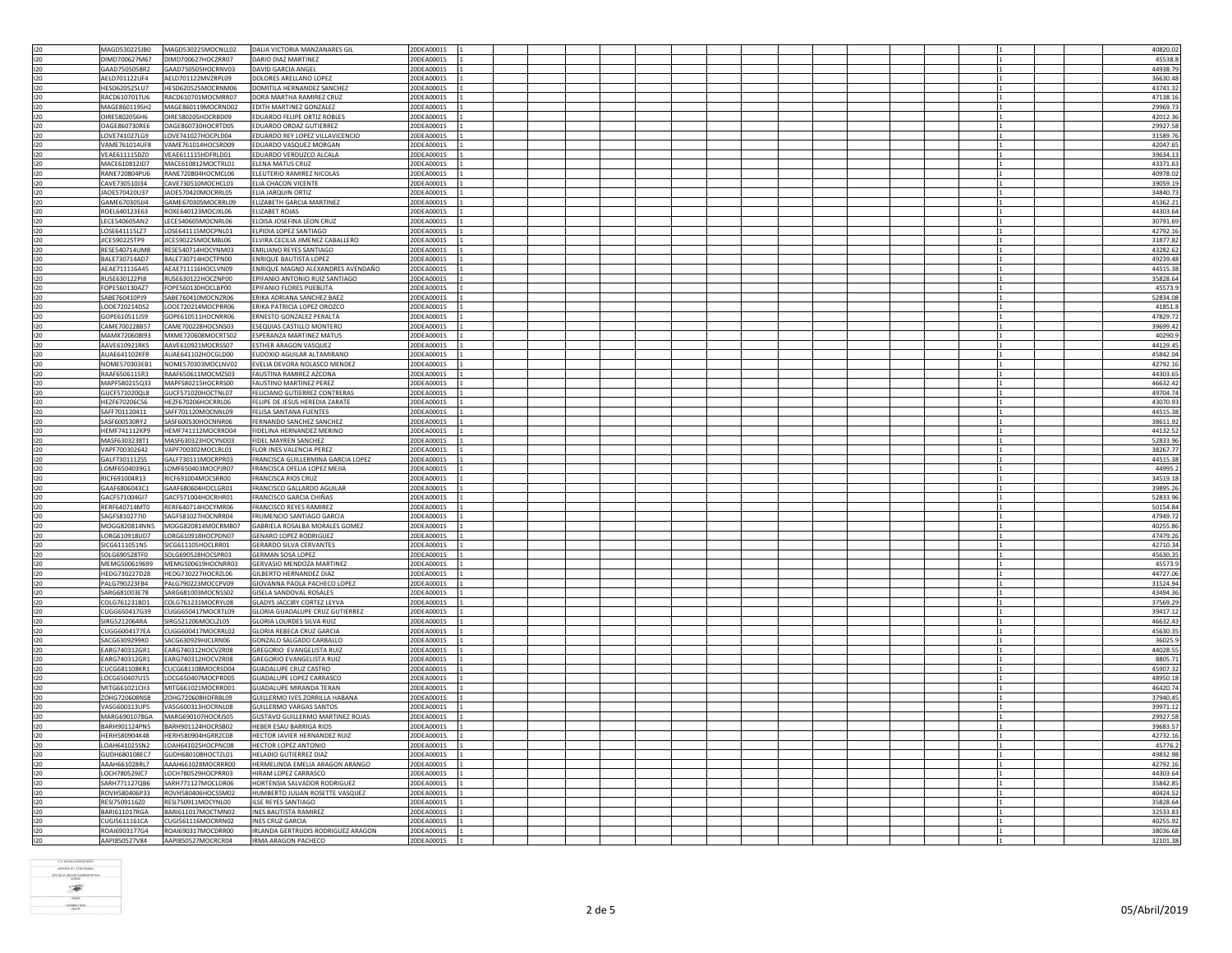| 120 | GAT1700220R64        | GAT1700220MOCRMR07 | <b>IRMA GARCIA TAMAYO</b>              | 20DEA0001S |  |  |  |  |  |  | 45987.61 |
|-----|----------------------|--------------------|----------------------------------------|------------|--|--|--|--|--|--|----------|
| 120 | HEHI660424P63        | HEHI660424MOCRRR03 | IRMA HERNANDEZ HERNANDEZ               | 20DEA0001S |  |  |  |  |  |  | 42792.16 |
| 120 | PACI710506QF6        | PACI710506MOCSNS03 | <b>ISABEL PASTOR CONTRERAS</b>         | 20DEA0001S |  |  |  |  |  |  | 37086.95 |
|     |                      |                    |                                        |            |  |  |  |  |  |  |          |
| 120 | AAMI760421KP2        | AAMI760421MOCLRS02 | ISELA ALEJANDRA ALVAREZ MORENO         | 20DEA0001S |  |  |  |  |  |  | 6585.5   |
| 120 | OOLI721127RE9        | OOLI721127MOCRPS05 | <b>ISELA OROZCO LOPEZ</b>              | 20DEA0001S |  |  |  |  |  |  | 46703.34 |
| 120 | CAG1441217LT5        | CAGI441217HOCSRS06 | ISRAEL CASTILLEJOS GARCIA              | 20DEA0001S |  |  |  |  |  |  | 39577.68 |
|     |                      |                    |                                        |            |  |  |  |  |  |  |          |
| 120 | SISI7611031L3        | SISI761103HOCLNS05 | <b>ISRAEL SILVA SANTOS</b>             | 20DEA0001S |  |  |  |  |  |  | 42609.96 |
| 120 | MARI780504T25        | MARI780504HOCRSV08 | <b>IVAN MARTINEZ RIOS</b>              | 20DEA0001S |  |  |  |  |  |  | 46080.1  |
| 120 | LOGJ5909045I0        | LOGJ590904HOCPMM07 | JAIME LOPEZ GOMEZ                      | 20DEA0001S |  |  |  |  |  |  | 45617.85 |
|     |                      |                    |                                        |            |  |  |  |  |  |  |          |
| 120 | ZAMJ7005021V0        | ZAMJ700502HOCVRM03 | <b>IAIME ZAVALETA MIRANDA</b>          | 20DEA0001S |  |  |  |  |  |  | 45785.6  |
| 120 | GORJ681203GH6        | GORJ681203HOCNZV07 | JAVIER GONZALEZ RUIZ                   | 20DEA0001S |  |  |  |  |  |  | 46631.52 |
| 120 | IURI811203V25        |                    | <b>JAVIER ITURBIDE REYES</b>           | 20DEA0001S |  |  |  |  |  |  | 52834.26 |
|     |                      | IURJ811203HOCTYV01 |                                        |            |  |  |  |  |  |  |          |
| 120 | MEDJ630930RG6        | MEDJ630930HOCRZR00 | JERONIMO MANUEL MERINO DIAZ            | 20DEA0001S |  |  |  |  |  |  | 44727.06 |
| 120 | TOPJ741111UZ4        | TOPJ741111HOCRRS00 | JESUS MARTIN TORRES PEREZ              | 20DEA0001S |  |  |  |  |  |  | 45662.21 |
|     |                      |                    |                                        |            |  |  |  |  |  |  |          |
| 120 | DEGJ730102RL5        | DEGJ730102HOCSRS04 | JESUS RANGEL DESALES GUERACH           | 20DEA0001S |  |  |  |  |  |  | 44550.21 |
| 120 | AACJ640605G59        | AACJ640605HOCLRR02 | JORGE ALFARO CORTES                    | 20DEA0001S |  |  |  |  |  |  | 46209.06 |
| 120 | BALJ7408013A9        | BALI740801HOCRPR03 | JORGE BARENCA LÓPEZ                    | 20DEA0001S |  |  |  |  |  |  | 53538.96 |
|     |                      |                    |                                        |            |  |  |  |  |  |  |          |
| 120 | CAAN7804215R6        | CAXA780421HOCHXN02 | JOSE ANTONIO CHAVEZ                    | 20DEA0001S |  |  |  |  |  |  | 44727.0  |
| 120 | OIPJ690319IK2        | OIPJ690319MOCRNS06 | JOSEFA ORTIZ PANTOJA                   | 20DEA0001S |  |  |  |  |  |  | 46085.64 |
| 120 | JULJ8503299J6        | JULJ850329HOCRLS05 | JOSE JUAREZ LLAMAS                     | 20DEA0001S |  |  |  |  |  |  | 52833.96 |
|     |                      |                    |                                        |            |  |  |  |  |  |  |          |
| 120 | CASI 7004278W3       | CASL700427HOCSNS03 | JOSE LUIS CASTILLEJOS SANTIAGO         | 20DEA0001S |  |  |  |  |  |  | 44727.06 |
| 120 | MAQL560814GK3        | MAQL560814HOCRRS03 | JOSE LUIS MARTINEZ QUIROZ              | 20DEA0001S |  |  |  |  |  |  | 37359.66 |
| 120 | PAML7306075K6        | PAML730607HOCDLS00 | JOSE LUIS PADILLA MILAN                | 20DEA0001S |  |  |  |  |  |  | 44727.07 |
|     |                      |                    |                                        |            |  |  |  |  |  |  |          |
| 120 | VIHL730329D7A        | VIHL730329HOCLRS03 | JOSE LUIS VILLEGAS HERRERA             | 20DEA0001S |  |  |  |  |  |  | 33940.26 |
| 120 | GUMJ680814RK8        | GUMJ680814MOCTRN02 | JUANA BELEM GUTIERREZ MORALES          | 20DEA0001S |  |  |  |  |  |  | 44143.08 |
|     | AARJ620624MZ5        | AARJ620624HOCPMN05 | JUAN APARICIO RAMIREZ                  | 20DEA0001S |  |  |  |  |  |  |          |
| 120 |                      |                    |                                        |            |  |  |  |  |  |  | 32776.44 |
| 120 | LOGJ680624MYA        | LOGJ680624HOCPNN02 | JUAN CARLOS LOPEZ GONZALEZ             | 20DEA0001S |  |  |  |  |  |  | 46420.74 |
| 120 | SASJ720505R53        | SASJ720505HDFNNN02 | JUAN GABRIEL SAN JUAN SAN JUAN         | 20DEA0001S |  |  |  |  |  |  | 46569.05 |
|     |                      |                    | JUAN JOSE SANTIAGO HERNANDEZ           | 20DEA0001S |  |  |  |  |  |  |          |
| 120 | SAHJ7012204J7        | SAHJ701220HOCNRN00 |                                        |            |  |  |  |  |  |  | 45831.48 |
| 120 | SAMJ6612273N1        | SAMJ661227HOCNJN09 | IUAN PASCUAL SANTIAGO MEIIA            | 20DEA0001S |  |  |  |  |  |  | 45573.9  |
| 120 | HERJ721022QP9        | HERJ721022HOCRYN07 | JUAN SANTIAGO HERNANDEZ REYES          | 20DEA0001S |  |  |  |  |  |  | 46569.06 |
|     |                      |                    |                                        |            |  |  |  |  |  |  |          |
| 120 | GAHJ7506198Z9        | GAHJ750619HOCNRL02 | JULIAN FILIBERTO GANDARILLAS HERNANDEZ | 20DEA0001S |  |  |  |  |  |  | 52833.96 |
| 120 | LOGJ6502272F3        | LOGJ650227HOCPLL02 | JULIO CESAR LOPEZ GALVEZ               | 20DEA0001S |  |  |  |  |  |  | 41588.94 |
| 120 | JUZJ7605064H3        | JUZJ760506HOCRVS07 | JUSTINO ORLANDO JUAREZ ZAVALETA        | 20DEA0001S |  |  |  |  |  |  | 38263.32 |
| 120 | VACI800219713        | VACJ800219HOCLSS01 | JUSTINO VALDEZ CISNEROS                | 20DEA0001S |  |  |  |  |  |  | 30287.58 |
|     |                      |                    |                                        |            |  |  |  |  |  |  |          |
| 120 | ROVL500215KT2        | ROVL500215HOCDLM09 | LAMBERTO RODRIGUEZ VILLASEÑOR          | 20DEA0001S |  |  |  |  |  |  | 45785.64 |
| 120 | AOSL6102013P2        | AOSL610201MOCLNR04 | LAURA VICTORIA ALCOZER SANCHEZ         | 20DEA0001S |  |  |  |  |  |  | 39632.43 |
| 120 | VIAL6908017G5        | VIAL690801HOCLNN06 | LEONEL VILLEGAS ANGELES                | 20DEA0001S |  |  |  |  |  |  | 39699.42 |
|     |                      |                    |                                        |            |  |  |  |  |  |  |          |
| 120 | CARL580914JT5        | CARL580914MOCSML03 | LILIA CASTILLO ROMERO                  | 20DEA0001S |  |  |  |  |  |  | 41271.36 |
| 120 | VIHL860812N59        | VIHL860812MOCLRR01 | LORENA SOCORRO VILLAGOMEZ HERRERA      | 20DEA0001S |  |  |  |  |  |  | 30833.69 |
|     | SAPL391210D19        | SAPL391210MOCNLR08 | LORETO GRACIELA SANTIAGO PALMA         | 20DEA0001S |  |  |  |  |  |  | 39515.18 |
| 120 |                      |                    |                                        |            |  |  |  |  |  |  |          |
| 120 | OIPL630211I76        | OIPL630211MOCRRR00 | <b>LOURDES ORTIZ PEREZ</b>             | 20DEA0001S |  |  |  |  |  |  | 46456.02 |
| 120 | PELU6001079G5        | PEXL600107HOCRXC02 | LUCIANO JULIAN PEREZ                   | 20DEA0001S |  |  |  |  |  |  | 45630.35 |
| 120 | PECI 830417329       | PECL830417HOCRBS05 | <b>LUIS ALBERTO PERFA CABRERA</b>      | 20DEA0001S |  |  |  |  |  |  | 52833.96 |
|     |                      |                    |                                        |            |  |  |  |  |  |  |          |
| 120 | OASL630910SA3        | OASL630910HOCRNS07 | LUIS ANGEL ORDAZ SANTIAGO              | 20DEA0001S |  |  |  |  |  |  | 44762.35 |
| 120 | PEGL650921NC8        | PEGL650921HOCRRS04 | LUIS ARTURO PEREZ GARCIA               | 20DEA0001S |  |  |  |  |  |  | 53613.9  |
| 120 | PECL551009399        | PECL551009HOCXBS05 | LUIS JAIME PEÑA CABALLERO              | 20DEA0001S |  |  |  |  |  |  | 53313.96 |
|     |                      |                    |                                        |            |  |  |  |  |  |  |          |
| 120 | GOCL5306113T1        | GOCL530611HOCMSS00 | LUIS RAFAEL GOMEZ CASTILLO             | 20DEA0001S |  |  |  |  |  |  | 44550.66 |
| 120 | SAZL681127268        | SAZL681127HOCNRS06 | LUIS VIRGILIO SANTOS ZARATE            | 20DEA0001S |  |  |  |  |  |  | 45238.8  |
| 120 | SALU7003208L4        | SAXL700320MOCNXZ06 | LUZ MARIA DOLORES SANCHEZ              | 20DEA0001S |  |  |  |  |  |  | 40359.22 |
|     |                      |                    |                                        |            |  |  |  |  |  |  |          |
| 120 | RAAM6703046T9        | RAAM670304MOCMNN08 | MANUELA RAMIREZ ANTONIO                | 20DEA0001S |  |  |  |  |  |  | 46632.42 |
| 120 | BEAM6402169E2        | BEAM640216HOCRNN08 | MANUEL BERNAL ANTONIO                  | 20DEA0001S |  |  |  |  |  |  | 46208.86 |
| 120 | <b>MOHM621223UIR</b> | MOHM621223HOCRRN02 | MANUEL MORGAN HERNANDEZ                | 20DEA0001S |  |  |  |  |  |  | 39612.97 |
|     |                      |                    |                                        |            |  |  |  |  |  |  |          |
| 120 | VIRM630326K46        | VIRM630326HOCVMN00 | MANUEL VIVEROS RAMIREZ                 | 20DEA0001S |  |  |  |  |  |  | 45785.6  |
| 120 | MOSM630525QJ4        | MOSM630525MOCNSR04 | MARCELA MONTERROSA SOSA                | 20DEA0001S |  |  |  |  |  |  | 47829.7  |
| 120 | AOSM610109R5A        | AOSM610109MOCNNR08 | MARCELINA ANTONIO SANTOS               | 20DEA0001S |  |  |  |  |  |  | 46420.74 |
|     |                      |                    |                                        |            |  |  |  |  |  |  |          |
| 120 | RARM560721U6A        | RARM560721HOCMDR05 | MARCELINO RAMIREZ RODRIGUEZ            | 20DEA0001S |  |  |  |  |  |  | 40480.97 |
| 120 | GALM6010238X3        | GALM601023MOCRNR04 | MARGARITA LETICIA GARCIA LUNA          | 20DEA0001S |  |  |  |  |  |  | 42672.16 |
| 120 | JEMM770413CW5        | JEMM770413HOCSJR00 | MARGARITO DE JESUS MEJIA               | 20DEA0001S |  |  |  |  |  |  | 48402.9  |
| 120 | RIPM6406108C4        | RIPM640610HOCSLR06 | <b>MARGARITO RIOS PALACIOS</b>         | 20DEA0001S |  |  |  |  |  |  | 50710.   |
|     |                      |                    |                                        |            |  |  |  |  |  |  |          |
| 120 | MAPC700724R58        | MAPC700724MOCRRR08 | MARIA CRISTINA MARTINEZ PEREZ          | 20DEA0001S |  |  |  |  |  |  | 46420.74 |
| 120 | FEJC720716GW1        | FEJC720716MOCRMR08 | MARIA DEL CARMEN FABIOLA FERIA JIMENEZ | 20DEA0001S |  |  |  |  |  |  | 24589.6  |
|     |                      |                    |                                        |            |  |  |  |  |  |  |          |
| 120 | FEJC720716GW1        | FEJC720716MOCRMR08 | MARIA DEL CARMEN FERIA JIMENEZ         | 20DEA0001S |  |  |  |  |  |  | 4917.92  |
| 120 | <b>FUSC7603059E9</b> | EUSC760305MOCNLR09 | MARIA DEL CARMEN FUENTES SOLAR         | 20DEA0001S |  |  |  |  |  |  | 44727.06 |
| 120 | MAMC6609242V3        | MAMC660924MOCRRR06 | MARIA DEL CARMEN MARTINEZ MARTINEZ     | 20DEA0001S |  |  |  |  |  |  | 38833.74 |
|     |                      |                    |                                        |            |  |  |  |  |  |  |          |
| 120 | JASA531102HS5        | JASA531102MOCCNN00 | MARIA DE LOS ANGELES JACINTO SANTOS    | 20DEA0001S |  |  |  |  |  |  | 47859.72 |
| 120 | AUGL551104EJ7        | AUGL551104MOCGRR09 | MARIA DE LOURDES AGUIRRE GUERRERO      | 20DEA0001S |  |  |  |  |  |  | 39712.74 |
| 120 | AACL561201QT9        | AACL561201MMNYSR09 | MARIA DE LOURDES AYALA CISNEROS        | 20DEA0001S |  |  |  |  |  |  | 3864     |
|     | SOFP841030BTA        | SOFP841030MOCSBL02 | MARIA DEL PILAR SOSA FABIAN            | 20DEA0001S |  |  |  |  |  |  | 33642.94 |
| 120 |                      |                    |                                        |            |  |  |  |  |  |  |          |
| 120 | SICR6305233M0        | SICR630523MDFRRC00 | MARIA DEL ROCIO SIERRA CORTES          | 20DEA0001S |  |  |  |  |  |  | 38990.65 |
| 120 | BECR591007B48        | BECR591007MGRRSS01 | MARIA DEL ROSARIO BERNAL CASTELLANOS   | 20DEA0001S |  |  |  |  |  |  | 37922.1  |
| 120 | CUGR651007440        | CUGR651007MOCRRS05 | MARIA DEL ROSARIO CRUZ GARCIA          | 20DEA0001S |  |  |  |  |  |  | 41135.5  |
|     |                      |                    |                                        |            |  |  |  |  |  |  |          |
| 120 | IOSE770124SA1        | JOSE770124MOCSNL00 | MARIA FLVIRA IOSE SANTIAGO             | 20DEA0001S |  |  |  |  |  |  | 32101.38 |
| 120 | AEEI5612207KA        | AEEI561220MVZRNS01 | MARIA ISABEL ARELLANO ENRIQUEZ         | 20DEA0001S |  |  |  |  |  |  | 45145.02 |
| 120 | RALI650221AV2        | RALI650221MDFMSS00 | MARIA ISABEL RAMIREZ LUIS              | 20DEA0001S |  |  |  |  |  |  | 37082.08 |
|     |                      |                    |                                        |            |  |  |  |  |  |  |          |
| 120 | LOST640114FJ9        | LOST640114MOCPRR01 | MARIA TERESA LOPEZ SORIANO             | 20DEA0001S |  |  |  |  |  |  | 36977.03 |
| 120 | SAMM631226FW9        | SAMM631226MOCNRR01 | MARINA MA DE LA LUZ SANTIAGO MARTINEZ  | 20DEA0001S |  |  |  |  |  |  | 42878.6  |
| 120 | RAMM7501196M8        | RAMM750119HOCMTR02 | MARIO RAMIREZ MATA                     | 20DEA0001S |  |  |  |  |  |  | 52834.08 |
| 120 | PICM561128GZ3        | PICM561128MOCNSR03 | MARISELA PINEDA CASTILLO               | 20DEA0001S |  |  |  |  |  |  | 44938.8  |
|     |                      |                    |                                        |            |  |  |  |  |  |  |          |
| 120 | MESM7010201H1        | MESM701020MOCNLR06 | MARTHA ELENA MENDOZA SILVA             | 20DEA0001S |  |  |  |  |  |  | 44474.66 |
| 120 | VIRM780808BC6        | VIRM780808MOCLBR02 | MARTHA ELENA VILLAVICENCIO ROBLEDO     | 20DEA0001S |  |  |  |  |  |  | 44113.07 |
| 120 | SARM6803143D4        | SARM680314MOCVVT02 | MATILDE MARGARITA SAAVEDRA REVILLA     | 20DEA0001S |  |  |  |  |  |  | 46420.74 |
|     |                      | COAM630504HOCRLR04 |                                        | 20DEA0001S |  |  |  |  |  |  |          |
| 120 | COAM630504S47        |                    | MAURO CORTES ALTO                      |            |  |  |  |  |  |  | 46420.74 |
| 120 | <b>HECM781122PA4</b> | HECM781122HOCRNR02 | MAURO HERNANDEZ CANSECO                | 20DEA0001S |  |  |  |  |  |  | 48192.95 |

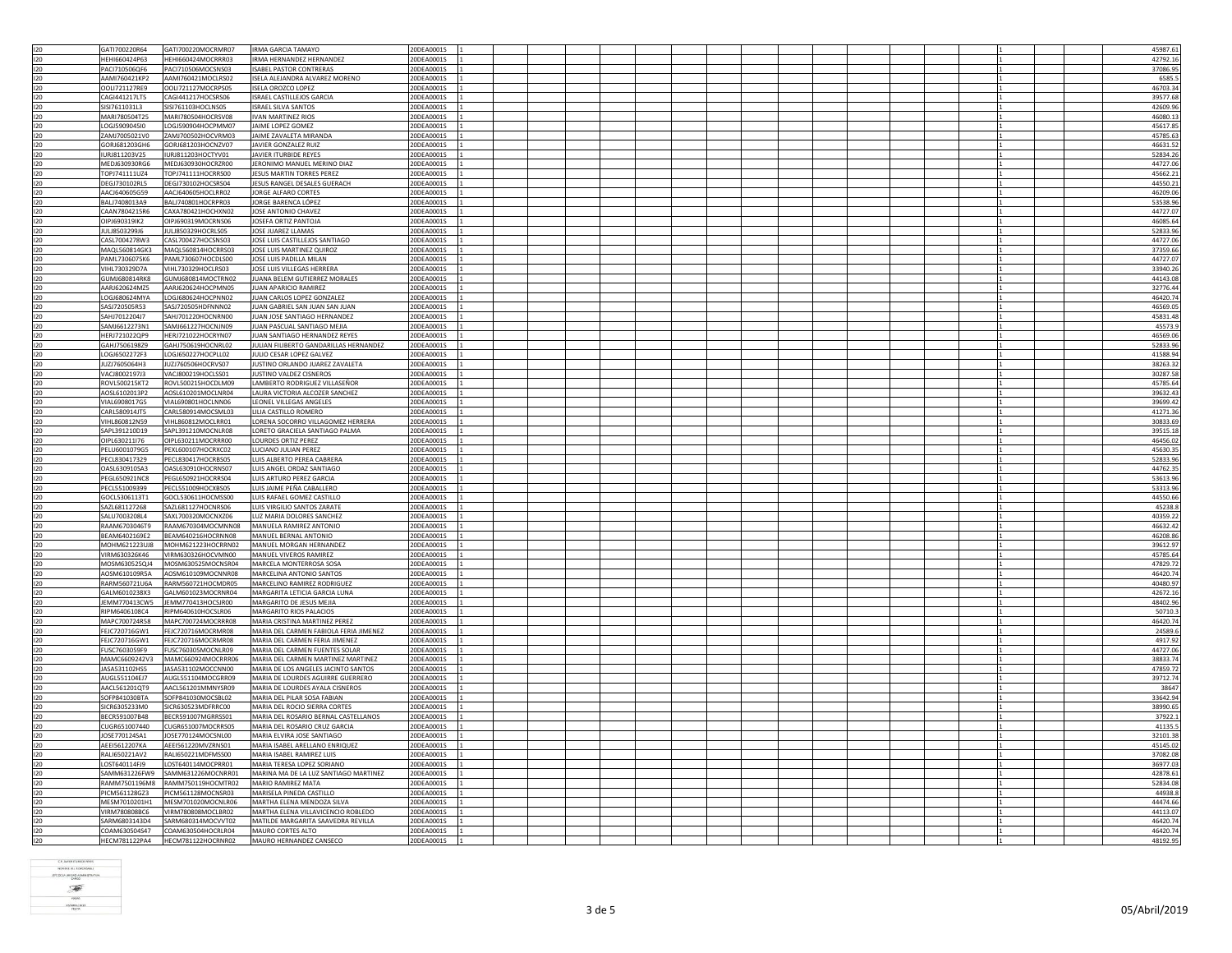|            | DOGM7702134M9                  | DOGM770213HOCRMX04                       | MAXIMO JESUS DORANTES GAMBOA                            | 20DEA0001S               |  |  |  |  | 35222.72             |
|------------|--------------------------------|------------------------------------------|---------------------------------------------------------|--------------------------|--|--|--|--|----------------------|
| 120        |                                |                                          |                                                         |                          |  |  |  |  |                      |
| 120        | CUVM711021953                  | CUVM711021HOCRGGO8                       | MIGUEL ALFONSO CURIOCA VEGA                             | 20DEA0001S               |  |  |  |  | 52834.26             |
| 120        | AIPM740928479                  | AIPM740928HOCRRG04                       | MIGUEL ANGEL ARIAS PORRAS                               | 20DEA0001S               |  |  |  |  | 38536.92             |
| 120        | SAAM690615DK7                  | SAAM690615HOCNQG02                       | MIGUEL ANGEL SANCHEZ AQUINO                             | 20DEA0001S               |  |  |  |  | 43741.32             |
| 120        | SOAM600301855                  | SOAM600301HOCLRG09                       | MIGUEL ANGEL SOLANA ARANDA                              | 20DEA0001S               |  |  |  |  | 44938.79             |
| 120        | VACM740928PF1                  | VACM740928HOCSRG03                       | MIGUEL ANGEL VASQUEZ CORTES                             | 20DEA0001S               |  |  |  |  | 34838.73             |
|            |                                |                                          |                                                         |                          |  |  |  |  |                      |
| 120        | ROHM7109022HA                  | ROHM710902MOCSRR07                       | MIRNA GABRIELA ROSAS HERRERA                            | 20DEA0001S               |  |  |  |  | 42068.9              |
| 120        | CAMO770528556                  | CAXM770528MOCHXN19                       | MONICA CHAVEZ                                           | 20DEA0001S               |  |  |  |  | 42047.65             |
| 120        | POCN690525Q68                  | POCN690525MCCTND06                       | NIDELVIA MARGARITA POOT CANUL                           | 20DEA0001S               |  |  |  |  | 49337.14             |
| 120        | <b>IEN6509218R7</b>            | LIEN650921HOCBSX04                       | NOE LIBORIO ESCAMILLA                                   | 20DEA0001S               |  |  |  |  | 45362.21             |
|            |                                |                                          |                                                         |                          |  |  |  |  |                      |
| 120        | CUNO641222214                  | CUXN641222MOCVXR07                       | NORMA EUNICE CUEVAS                                     | 20DEA0001S               |  |  |  |  | 40001.1              |
| 120        | HESN780925235                  | HESN780925MOCRLR00                       | NORMA HERNANDEZ SOLIS                                   | 20DEA0001S               |  |  |  |  | 36477.87             |
| 120        | NAJO820513M93                  | NAJ0820513MOCRRB09                       | OBDULIA NARANJO JARQUIN                                 | 20DEA0001S               |  |  |  |  | 35620.32             |
|            | SILO640518QW1                  | SILO640518MOCLPL03                       | OLIVA REMEDIOS SILVA LOPEZ                              | 20DEA0001S               |  |  |  |  | 46420.74             |
| 120        |                                |                                          |                                                         |                          |  |  |  |  |                      |
| 120        | RABO800823P97                  | RABO800823HOCMSS02                       | OSCAR DAMIAN RAMOS BUSTAMANTE                           | 20DEA0001S               |  |  |  |  | 34525.2              |
| 120        | OIGO7711174B0                  | OIGO771117HOCRTS08                       | <b>OSCAR ORTIZ GUTIERREZ</b>                            | 20DEA0001S               |  |  |  |  | 29927.58             |
| 120        | JUP0750613A1A                  | JUPO750613HOCRCS06                       | OSVALDO ANTONIO JUAREZ PICHARDO                         | 20DEA0001S               |  |  |  |  | 33178.44             |
|            |                                |                                          |                                                         |                          |  |  |  |  |                      |
| 120        | BAOO960326638                  | BAOO960326HOCRJS00                       | OSVALDO JAVIER BARRITA OJEDA                            | 20DEA0001S               |  |  |  |  | 29507.52             |
| 120        | MIMP821215BC6                  | MIMP821215HOCGRB01                       | PABLITO MIGUEL MARTINEZ                                 | 20DEA0001S               |  |  |  |  | 32345.88             |
| 120        | GARP750217RB5                  | GARP750217MOCLYT08                       | PATRICIA GALINDO REYES                                  | 20DEA0001S               |  |  |  |  | 32674.96             |
| 120        | ROPP7609147E7                  | ROPP760914HOCBRD05                       | PEDRO ANTONIO ROBLEDO PEREZ                             | 20DEA0001S               |  |  |  |  | 52834.26             |
|            |                                |                                          |                                                         |                          |  |  |  |  |                      |
| 120        | GOMP8107018G7                  | GOMP810701HOCMRD00                       | PEDRO GOMEZ MARQUEZ                                     | 20DEA0001S               |  |  |  |  | 32674.96             |
| 120        | PELP621007PX6                  | PELP621007HOCRPD07                       | PEDRO MARCOS PEREZ LOPEZ                                | 20DEA0001S               |  |  |  |  | 46420.74             |
| 120        | MAPE6206013R5                  | MAXP620601HOCRXD07                       | PEDRO MARTINEZ                                          | 20DEA0001S               |  |  |  |  | 43494.36             |
|            |                                |                                          |                                                         |                          |  |  |  |  |                      |
| 120        | PEPE620429G29                  | PEXP620429HOCRXD07                       | PEDRO PEREZ                                             | 20DEA0001S               |  |  |  |  | 53688.96             |
| 120        | ETP761101LQ1                   | FETP761101HOCLRR00                       | PERFECTO FELIPE TRAPAGA                                 | 20DEA0001S               |  |  |  |  | 45362.21             |
| 120        | MAGP710531ST2                  | MAGP710531MOCRRT08                       | PETRONILA MARTINEZ GARCIA                               | 20DEA0001S               |  |  |  |  | 45150.48             |
| 120        | AAHP811128FA5                  | AAHP811128HOCLRR04                       | PRISCILIANO ALVARADO HERNANDEZ                          | 20DEA0001S               |  |  |  |  | 52834.08             |
|            |                                |                                          |                                                         |                          |  |  |  |  |                      |
| 120        | MEFR840505JP4                  | MEFR840505MOCNNF07                       | RAFAELA MENDOZA FUENTES                                 | 20DEA0001S               |  |  |  |  | 39353.71             |
| 120        | FOGR7109293C0                  | FOGR710929HHGLNF05                       | RAFAEL FLORES GONZALEZ                                  | 20DEA0001S               |  |  |  |  | 45997.32             |
| 120        | AEJR781024IF3                  | AEJR781024HOCCMF02                       | RAFAEL WENCESLAO ACEVEDO JIMENEZ                        | 20DEA0001S               |  |  |  |  | 33007.49             |
| 120        | VAMR660527UA1                  | VAMR660527HOCSRN03                       | RANULFO VASQUEZ MARTINEZ                                | 20DEA0001S               |  |  |  |  | 41588.94             |
|            |                                |                                          |                                                         |                          |  |  |  |  |                      |
| 120        | HECR740928IY6                  | HECR740928MOCRCQ01                       | RAQUEL HERNANDEZ COCA                                   | 20DEA0001S               |  |  |  |  | 46600.41             |
| 120        | MELR631203GX9                  | MELR631203HOCNPL01                       | RAUL ELISEO MENDOZA LOPEZ                               | 20DEA0001S               |  |  |  |  | 46891.2              |
| 120        | GAGR651023746                  | SAGR651023HOCNML05                       | RAUL SANTIAGO GOMEZ                                     | 20DEA0001S               |  |  |  |  | 45849.26             |
|            |                                |                                          |                                                         |                          |  |  |  |  |                      |
| 120        | SIVR6201201UA                  | SIVR620120HOCLNL06                       | RAUL SILVA VENTURA                                      | 20DEA0001S               |  |  |  |  | 46265.46             |
| 120        | TOTR7010057D4                  | TOTR701005HOCLRL07                       | <b>RAUL TOLEDO TORRES</b>                               | 20DEA0001S               |  |  |  |  | 44727.07             |
| 120        | VALR63081448A                  | VALR630814HOCRRL03                       | RAUL VARELA LARA                                        | 20DEA0001S               |  |  |  |  | 45933.9              |
| 120        | BACR540320RB5                  | BACR540320HOCLSN02                       | RENE HUGO BALDERAS CASTILLO                             | 20DEA0001S               |  |  |  |  | 39612.97             |
|            |                                |                                          |                                                         |                          |  |  |  |  |                      |
| 120        | CAUR7611067Q2                  | CAUR761106HOCBRY00                       | REY DAVID CABRERA URZUA                                 | 20DEA0001S               |  |  |  |  | 42372.36             |
| 120        | SAPR650531A23                  | SAPR650531MOCNRY04                       | <b>REYNA VIRGEN SANTIAGO PEREZ</b>                      | 20DEA0001S               |  |  |  |  | 45785.63             |
| 120        | EUMR700919FU1                  | EUMR700919HOCSNC05                       | RICARDO ESTUDILLO MONTALVO                              | 20DEA0001S               |  |  |  |  | 44132.52             |
|            |                                |                                          |                                                         |                          |  |  |  |  |                      |
|            |                                |                                          |                                                         |                          |  |  |  |  |                      |
| 120        | SADR851009V57                  | SADR851009HOCNVC08                       | RICARDO JAVIER SANTANA DAVILA                           | 20DE A0001S              |  |  |  |  | 29507.52             |
| 120        | MAPR7503245K3                  | MAPR750324HOCRNB08                       | ROBERTO CARLOS MARTINEZ PINACHO                         | 20DEA0001S               |  |  |  |  | 31524.94             |
|            | JIPR770214DV3                  | JIPR770214HOCMXB07                       | ROBERTO JIMENEZ PIÑON                                   | 20DEA0001S               |  |  |  |  | 44644.2              |
| 120        |                                |                                          |                                                         |                          |  |  |  |  |                      |
| 120        | OOCR650213L68                  | OOCR650213HOCRSB03                       | ROBERTO OROZCO CASTILLO                                 | 20DEA0001S               |  |  |  |  | 42239.88             |
| 120        | VIGR660513EU1                  | VIGR660513HOCCLB08                       | ROBERTO VICTORIO GALVAN                                 | 20DEA0001S               |  |  |  |  | 46456.02             |
| 120        | OLR711207D61                   | LOLR711207MOCPSC08                       | ROCELIA LOPEZ LUIS                                      | 20DEA0001S               |  |  |  |  | 42029.48             |
|            |                                |                                          |                                                         |                          |  |  |  |  |                      |
| 120        | AELR6609232Z2                  | AELR660923MVZRPC02                       | ROCIO DEL CARMEN ARELLANO LOPEZ                         | 20DEA0001S               |  |  |  |  | 53689.14             |
| 120        | FFOR 780413UD5                 | FFOR780413MDFRRC04                       | ROCIO FERIA ORTIZ                                       | 20DEA0001S               |  |  |  |  | 42063.52             |
| 120        | GUSR6510162R4                  | GUSR651016MOCZLC03                       | ROCIO JULIA GUZMAN SOLANA                               | 20DEA0001S               |  |  |  |  | 44727.06             |
| 120        | LOLR880612287                  | LOLR880612HOCPPG06                       | ROGELIO WILFRIDO LOPEZ LOPEZ                            | 20DE A0001S              |  |  |  |  | 35828.64             |
|            |                                |                                          |                                                         |                          |  |  |  |  |                      |
| 120        | BERR661114SE5                  | BERR661114HOCNBQ02                       | ROQUE BENIGNO ROBLES                                    | 20DEA0001S               |  |  |  |  | 48950.18             |
| 120        | CAFR6201074X8                  | CAFR620107MOCNBS01                       | ROSA ANGELICA CANELA FABIAN                             | 20DEA0001S               |  |  |  |  | 38077.68             |
| 120        | CAPR580831161                  | CAPR580831MOCNLS08                       | ROSA CANSECO PALACIOS                                   | 20DEA0001S               |  |  |  |  | 47829.72             |
| 120        | AESR691213598                  | AESR691213MOCLNS09                       | ROSA ELIA ALEJO SANCHEZ                                 | 20DEA0001S               |  |  |  |  | 44778.22             |
|            |                                |                                          |                                                         |                          |  |  |  |  |                      |
| 120        | PEHR670102NS8                  | PEHR670102MOCRRS06                       | ROSA ELVA PEREZ HERNANDEZ                               | 20DEA0001S               |  |  |  |  | 42697.38             |
| 120        | SACR540827448                  | SACR540827MOCLSS02                       | ROSALBA SALINAS CASTILLO                                | 20DEA0001S               |  |  |  |  | 46330.74             |
| 120        | MOMR710104FP3                  | MOMR710104MOCNRS02                       | ROSA MADEL MONTAÑO MARTINEZ                             | 20DEA0001S               |  |  |  |  | 42476.36             |
| 120        | AENR661011LN9                  | AENR661011MOCNRS04                       | ROSA MARIA ANGELES NARANJO                              | 20DEA0001S               |  |  |  |  | 36334.43             |
|            | GAI R710301FK6                 | GALR710301MOCLBS04                       | ROSA MARIA GALLEGOS LABIAS                              | 20DEA0001S               |  |  |  |  | 45785.63             |
| 120        |                                |                                          |                                                         |                          |  |  |  |  |                      |
| 120        | 6ATR6912146Q8                  | SATR691214MOCNRS00                       | ROSA MARIA SANCHEZ TORIS                                | 20DEA0001S               |  |  |  |  | 45298.79             |
| 120        | SAVR730830US0                  | SAVR730830MOCNLS02                       | ROSA SANCHEZ VALDIVIESO                                 | 20DEA0001S               |  |  |  |  | 32066.88             |
| 120        | ZAAR611001lQ7                  | ZAAR611001MOCRRS02                       | ROSELIA ZARATE ARAGON                                   | 20DEA0001S               |  |  |  |  | 41543.78             |
|            |                                |                                          |                                                         |                          |  |  |  |  |                      |
| 120        | SAMR730519K81                  | SAMR730519HOCNNB00                       | RUBEN MARCIAL SANCHEZ MENDOZA                           | 20DEA0001S               |  |  |  |  | 45785.64             |
| 120        | MOSR561221FU1                  | MOSR561221HOCRNB06                       | <b>RUBEN MORALES SANCHEZ</b>                            | 20DEA0001S               |  |  |  |  | 44764.56             |
| 120        | MEMR6511251H5                  | MEMR651125HOCCNB09                       | RUBICEL MECOTT MONTERO                                  | 20DEA0001S               |  |  |  |  | 42012.36             |
| 120        | LOAR670604CT0                  | LOAR670604MOCPNT05                       | RUTILIA LOPEZ ANTONIO                                   | 20DEA0001S               |  |  |  |  |                      |
|            |                                |                                          |                                                         |                          |  |  |  |  | 41009.4              |
| 120        | CEGS710830V62                  | CEGS710830HOCRNB08                       | SABINO CERON GONZALEZ                                   | 20DEA0001S               |  |  |  |  | 45573.9              |
| 120        | MARS730806ME6                  | MARS730806HOCTDL04                       | SALVADOR ANGEL MATA RODRIGUEZ                           | 20DEA0001S               |  |  |  |  | 45990.35             |
| 120        | BOZS750625BW0                  | BOZS750625HOCRRL04                       | SALVADOR JERONIMO BORJON ZARATE                         | 20DEA0001S               |  |  |  |  | 44516.37             |
| 120        | GORS740318BX7                  | GORS740318MDFMYN03                       | SANDRA ANGELICA GOMEZ REYES                             | 20DEA0001S               |  |  |  |  | 41154.99             |
|            |                                |                                          |                                                         |                          |  |  |  |  |                      |
| 120        | CEPS790216GE3                  | CEPS790216MOCRCN04                       | SANDY CERVANTES PACHECO                                 | 20DEA0001S               |  |  |  |  | 39928.32             |
| 120        | TAGS8707172C1                  | TAGS870717HOCBLL01                       | SAUL TABLADA GALINDO                                    | 20DEA0001S               |  |  |  |  | 17611.36             |
| 120        | CERS760914V49                  | CERS760914HOCLMY01                       | SEYMER CELAYA RAMIREZ                                   | 20DEA0001S               |  |  |  |  | 41841.24             |
| 120        | GORS630531PT4                  | GORS630531MOCDSL00                       | SILVIA GODINEZ RASGADO                                  | 20DEA0001S               |  |  |  |  | 44938.8              |
|            |                                |                                          |                                                         |                          |  |  |  |  |                      |
| 120        | MOGS5304189F4                  | MOGS530418MOCRRL05                       | SILVIA MORALES GARCIA                                   | 20DEA0001S               |  |  |  |  | 37756.92             |
| 120        | NAGS6806277IA                  | NAGS680627MOCVRC07                       | SOCORRO NAVARRO GARCIA                                  | 20DEA0001S               |  |  |  |  | 50383.68             |
| 120        | AGS6105300G0                   | <b>FAGS610530MDERNL05</b>                | SOLEDAD FRANCO GONZALEZ                                 | 20DEA0001S               |  |  |  |  | 38375.48             |
| 120        | GALS700622D4A                  | GALS700622MOCRPY07                       | SYLVIA MAGDALENA GARCIA LOPEZ                           | 20DEA0001S               |  |  |  |  | 33805.2              |
|            | LUSS681111QD6                  |                                          | SYLVIA VICTORIA LUIS SANTOS                             |                          |  |  |  |  |                      |
| 120        |                                | LUSS681111MOCSNY01                       |                                                         | 20DEA0001S               |  |  |  |  | 42011.8              |
| 120        | GANT8105197E8                  | GANT810519HOCRXR00                       | TARCIS GARCIA NUÑEZ                                     | 20DEA0001S               |  |  |  |  | 34525.2              |
| 120<br>120 | BEHT770609MB1<br>LOLT6312289C4 | BEHT770609MOCNRD07<br>LOLT631228MOCPSF08 | TEODORA BENITEZ HORCASITAS<br><b>TEOFILA LOPEZ LUIS</b> | 20DEA0001S<br>20DEA0001S |  |  |  |  | 30716.88<br>46844.15 |

| CONTRACTORSONALE              |  |
|-------------------------------|--|
| C.F. JAVER ITURBER REYES      |  |
| <b>NOMBRE DEL RESPONSABLE</b> |  |
| CALG                          |  |
|                               |  |
|                               |  |
|                               |  |
|                               |  |
|                               |  |